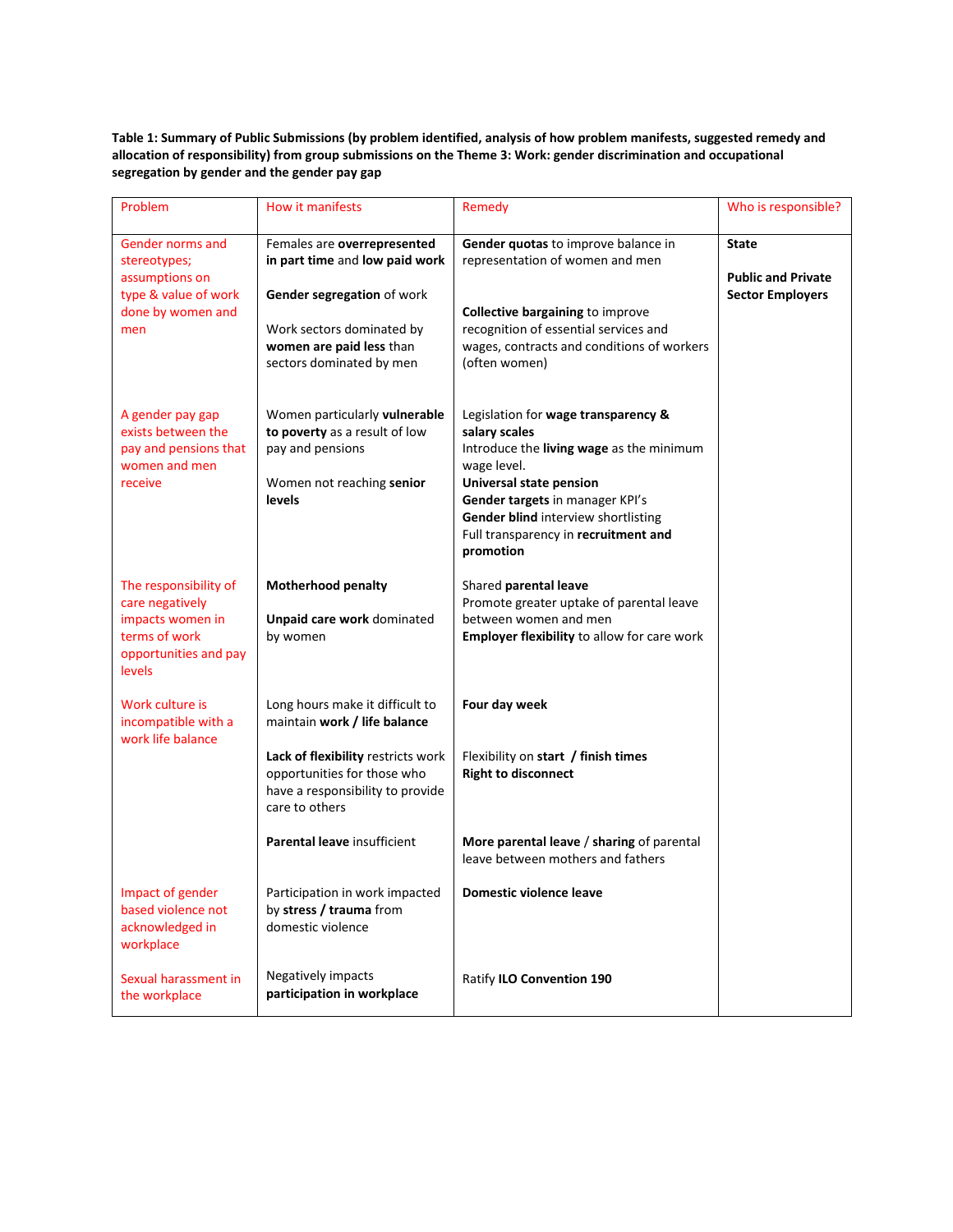**Table 2: Summary of Public Submissions (by problem identified, analysis of how problem manifests, suggested remedy and allocation of responsibility) from individuals on the Theme 3:Work: gender discrimination and occupational segregation by gender and the gender pay gap**

| Problem                                                           | How it manifests                                                                                                                                                                                                                           | Remedy                                                                                                                                                                                                                                                                                       | Who is responsible?                       |
|-------------------------------------------------------------------|--------------------------------------------------------------------------------------------------------------------------------------------------------------------------------------------------------------------------------------------|----------------------------------------------------------------------------------------------------------------------------------------------------------------------------------------------------------------------------------------------------------------------------------------------|-------------------------------------------|
| <b>Gender Stereotypes</b><br>about women's work<br>and men's work | Gender Stereotypes assume<br>women/girls as primary carers<br>and suited to vocational/caring<br>media.<br>jobs and boys/men as primary<br>earners<br>Gender Stereotypes link men<br>to work as leaders and women<br>to work as supporters | Challenge gender stereotypes about work<br>in education, career guidance and the<br>Role models of women and men that have<br>entered non-traditional occupations.<br>Break the association of specific jobs with<br>a particular gender (promotional<br>programmes to attract women and men | State<br>Employer<br>Society<br>Education |
|                                                                   | <b>Education system maintains</b><br>ideas about what kinds of<br>careers are best for women<br>and men                                                                                                                                    | into atypical jobs with targets)                                                                                                                                                                                                                                                             |                                           |
|                                                                   | Care burden on women shapes<br>choices about and access to<br>work and career progression.                                                                                                                                                 | Change work cultures and practices in<br>ways that facilitate and support care                                                                                                                                                                                                               |                                           |
|                                                                   | Gender stereotypes shape<br>the organisation and culture<br>of work so that different tasks<br>and expectations are set for<br>women and men contributing                                                                                  | Public/subsidised accessible, affordable<br>comprehensive child care and home care.                                                                                                                                                                                                          |                                           |
|                                                                   | to gender discrimination and<br>lack of opportunities for<br>women and men                                                                                                                                                                 | Equalise maternity and paternity leave<br>More flexible work practices (including<br>home working) to enable care and work                                                                                                                                                                   |                                           |
|                                                                   | <b>Employment hours and</b><br>demands deny women and<br>men work life balance                                                                                                                                                             | <b>EU Work Life Balance Directive</b><br>Shorter working week<br><b>Basic Income</b><br>Create Family Friendly and Flexible work<br>environments                                                                                                                                             |                                           |
| Low value placed on<br>women's work                               | Men discouraged to consider<br>'women's' jobs and Women<br>are discouraged from<br>considering 'men's' jobs.<br>Clustering of women in jobs<br>often involving care that are                                                               | Promote women's and men's<br>participation in occupational segregated<br>areas, such as apprenticeships, science and<br>technology for women, and education,<br>health and caring professions for men.                                                                                       |                                           |
|                                                                   | low paid and given lower value                                                                                                                                                                                                             | Increase the wages and status of jobs that<br>are associated with women (education,<br>nursing, care work).                                                                                                                                                                                  |                                           |
|                                                                   |                                                                                                                                                                                                                                            | <b>Collective bargaining to improve</b><br>recognition of essential services and<br>wages, contracts and conditions of<br>workers (often women)                                                                                                                                              |                                           |
|                                                                   |                                                                                                                                                                                                                                            |                                                                                                                                                                                                                                                                                              |                                           |